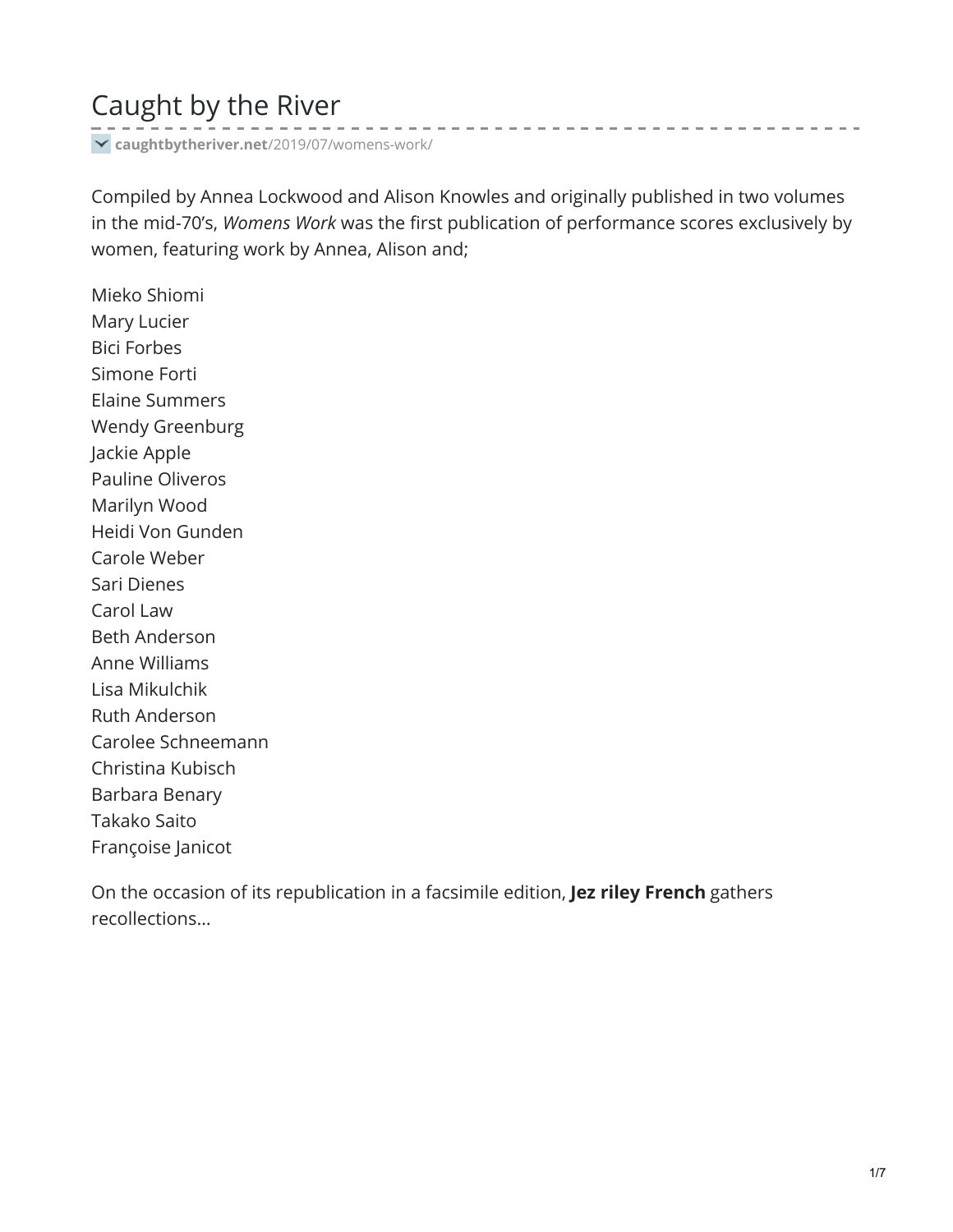

I came across a few mentions over the years and talked briefly with Annea about ww at a festival in 2011, but it was when Irene Revell sent me scans of an original copy that I got to see it fully. It was a stark reminder of how, even with a long, detailed interest in a field, there are often layers of distortion across the surface of art history. This re-printing is a further stripping away of the dust of stale patriarchy.

I emailed Annea urging a re-print, but my part in this is small. Irene has done so much to bring ww to new audiences and on this new edition. All of us who care about these art forms owe her a lot, as we do of course to Annea, Alison and all of those who contributed scores, and to James, Miriam and all at Primary Information.

Now these *works for us to do* need to be done, over and over.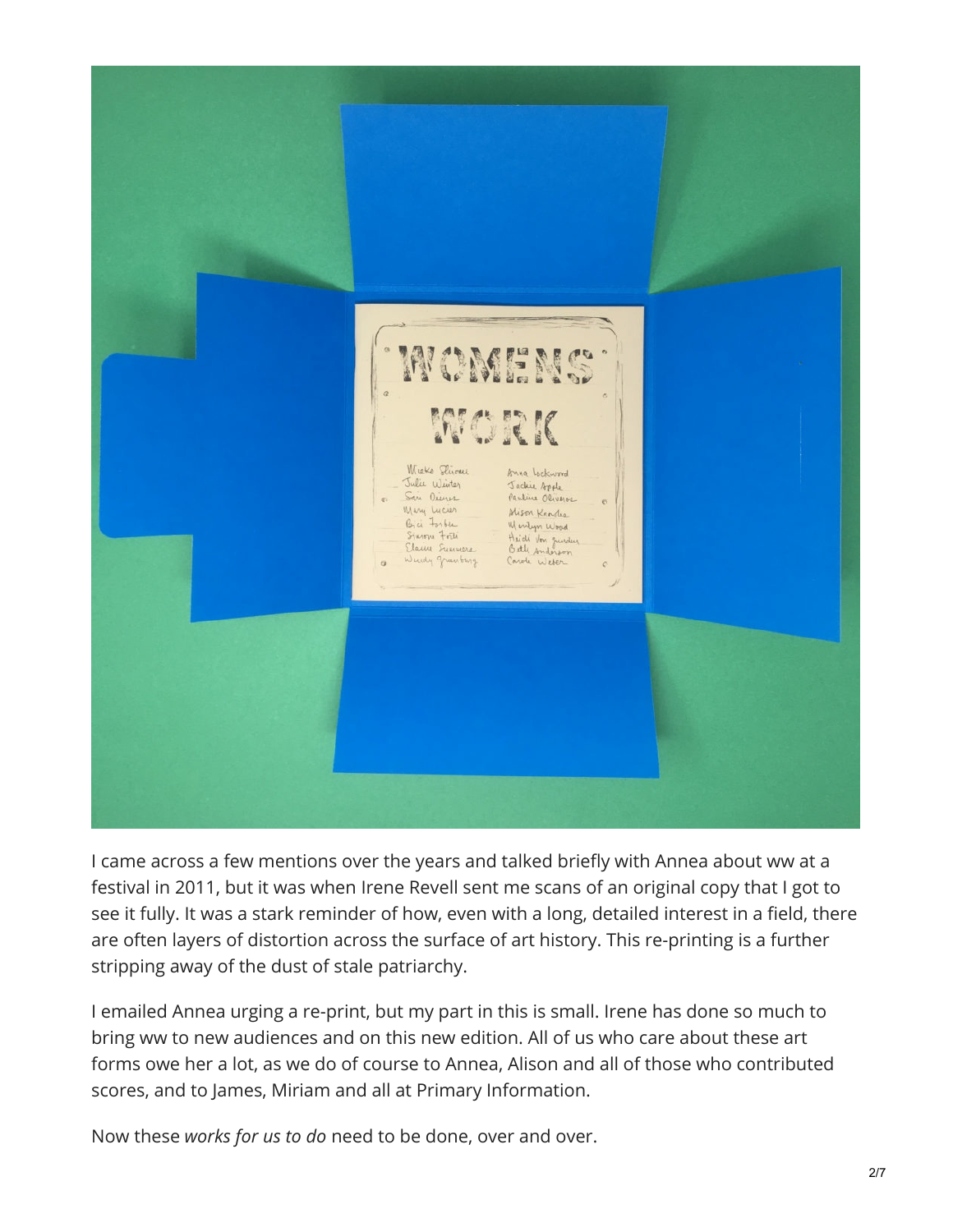– Jez riley French

below are some reflections I collected for this article during May and June 2019;

## **Annea Lockwood**

JrF: do you remember the reaction to it at the time ?

AL: *I think it aroused real interest. I don't recall people contacting Alison or me about any performances – basically, we were both really busy with our own performing/composing/art work – it was an intense time.*

JrF: what is your perception of the importance of the reprinting now, at this time

AL. *l am absolutely delighted, both that those particular works by those artists can once again* circulate, be performed and, as it were, live again. 'These are works for you to do' - the practical *nature of the collection, was very important to us.*

JrF: During a recent workshop discussion around the gendering of sound art history some of the participants felt the title 'Womens Work' was now somewhat problematic, stating that they have grown up demanding they be referred to as artists / composers rather than female artists / composers. That is a positive sign but, in the context of the time, is it fair to say that using the term 'Womens Work' was necessary & perhaps, unfortunately, still is to some degree ?

AL: T*he gendering/identification of artists as female, (not, I note, as male since that was and* often still is the assumed 'norm') has been controversial for as far back as I can remember. As a *young composer I too wanted simply to be identified as a composer, but as the herstory of women musicians in western music was gradually brought forward by the women's music movement and the essential work of major feminist musicologists (such as Susan McClary's 'Feminine Endings') I came to recognise that ignoring my gender, sort of neutering myself denied the culturally implicit and obvious gendering of 'composer' as male, which has had major effects on access for composing women until recently. I also realised that by accepting that my gender was integral to my composer's identity, I could help to encourage younger women to assert* themselves as composers also. Role models matter. I think that is still true, as I have heard from a *number of younger women composers.*

JrF: As copies of the reprint find their way into university libraries and a wider consciousness it will be even more visible, even more accessible and part of a growing range of texts and works that provide young artists, especially young women with a more balanced resource when it comes to research.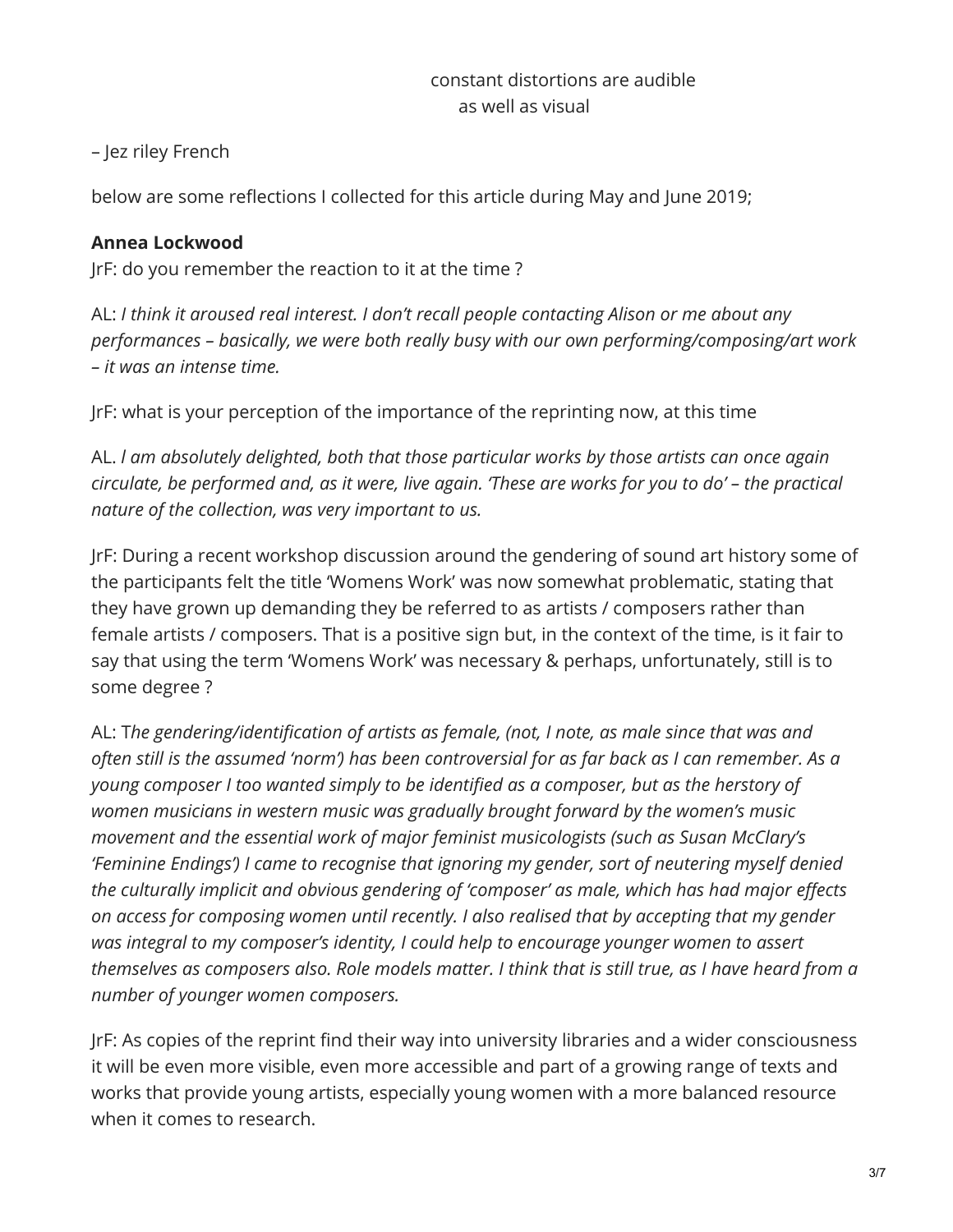AL: *Ah yes, this is perhaps the greatest benefit of all the generous work which Irene, James, you have done to get WW back into circulation. My whole hearted thanks.*

**PIANO BURNING** set piano upright in an open space with lid closed

PIANO TRANSPLANTS

spill a very little lighter fluid here and light

#### **PIANO DROWNING**

find a shallow lake in an isolated place lake should have a clay or other solid form of lake-bed

anchor it (by rope to a stake for instance) against storms

the Pacific Coast just off-shore is also a good location - in this case, use only a concert grand piano and anchor very strongly

#### **PIANO GARDEN**

dig a sloping trench and slip piano in sideways so that it is half-buried

plant fast growing trees and creepers underneath and around the piano

Anna Lockwood

staple inflated balloons all over

play whatever pleases you for as long as you can

slide piano into position, vertically, just off-shore

take photographs every month as it slowly sinks (a few inches per year)

set piano down amongst young trees

do not protect against weather leave pianos there forever

### **Simone Forti**

Blue on beige, open the box slowly, your hands will feel good. You will see names of friends, some *still here, others gone. You are still here but will one day be among those who are gone.*

Find a likely surface where to leave the opened box. The blue of its inner surfaces enters my eyes so easily. The cardboard flaps remain bent at different angles. The book is just the right size and I read it at one sitting. Each of the women's entries transports me to a new location. A lake's edge *where the piano sits in water, a college campus where gentle antics leave me lightheaded, a*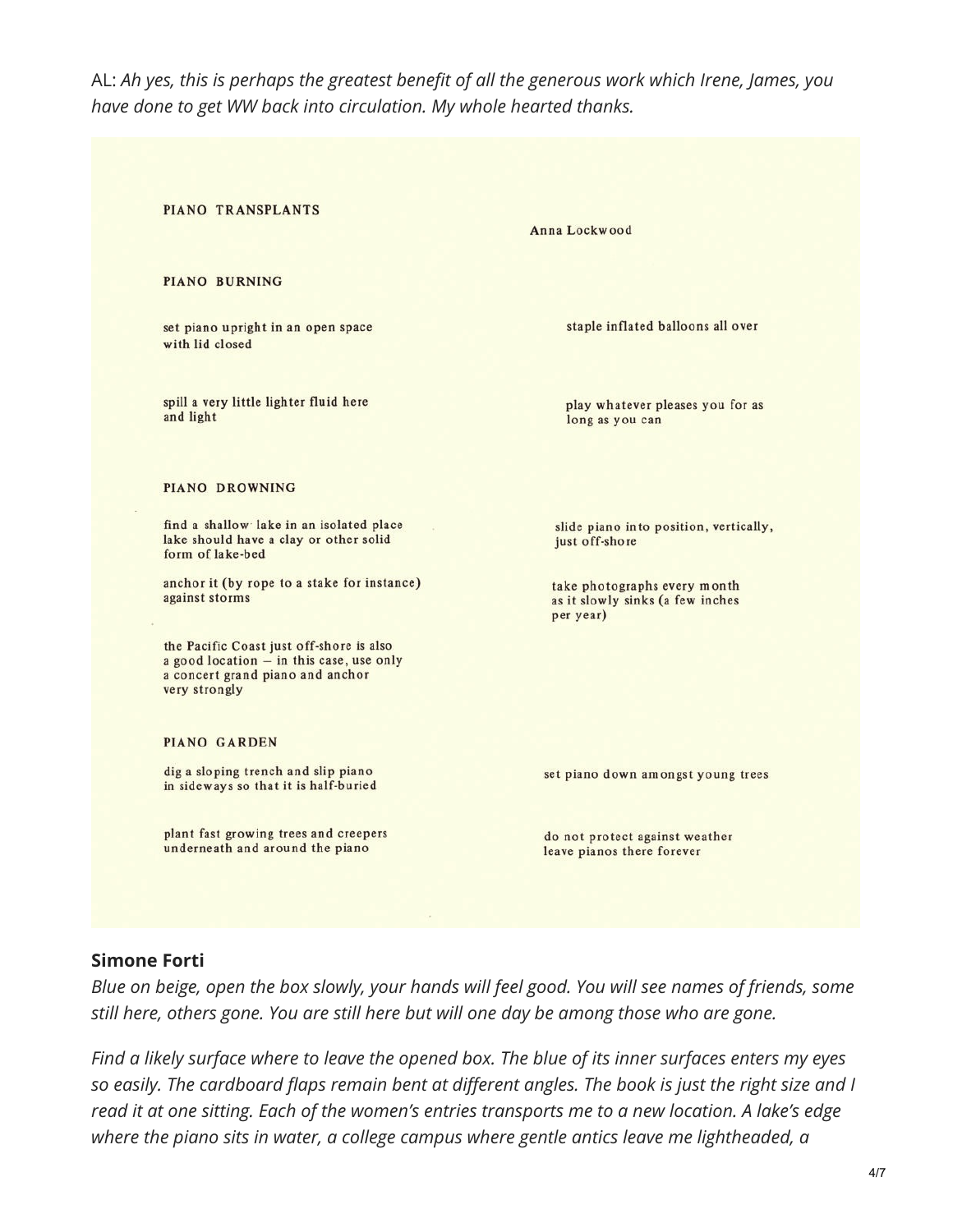*nowhere/everywhere where space is a flat surface ready to receive two gestures. My page pleases* me. I still do this "Scramble" in my workshops. It always lights up smiles. We've let go of the *buzzing.*

# **Catherine Kontz** (composer)

I find it fascinating to discover these text scores which very much relate to a way of thinking about *sound and performance which is still stimulating today and feels quite current although they were conceived 40 years ago.*

*Simone Forti's happening – in very few words, she sets a scene, creates movement and, almost as an afterthought, makes sound happen. In this case, the fact she can say everything essential in one sentence is just beautiful!*

*Annea Lockwood's Piano Transplants – As a pianist, I'm always a little uneasy about seeing an instrument destroyed. Equally, I am fascinated by the idea of taking this house-bound instrument out of its normal surroundings and into a more "natural" space…and merging the sounds of the hammers and strings with the living elements of wood, water and fire.*

# **Sarah Hughes** (artist)

For me, the performance of these scores is in the becoming aware of a situation, the call back, the *insert into the everyday, the creation of an outline. You do it by remaining attentive to lived experience.*

*Wendy Greenberg's 'The Mark – A Zen Drawing' reads like I am describing how I approach installation as it relates to composition – familiarising oneself with a space and making work/s in response and the parallel process of articulating sounds in space and translating that to the page, for performance by others.*

*And of course, these are compositions for performance, to do in real time. Alone, with others, to an audience, in the kitchen, outside, for friends, for passersby.*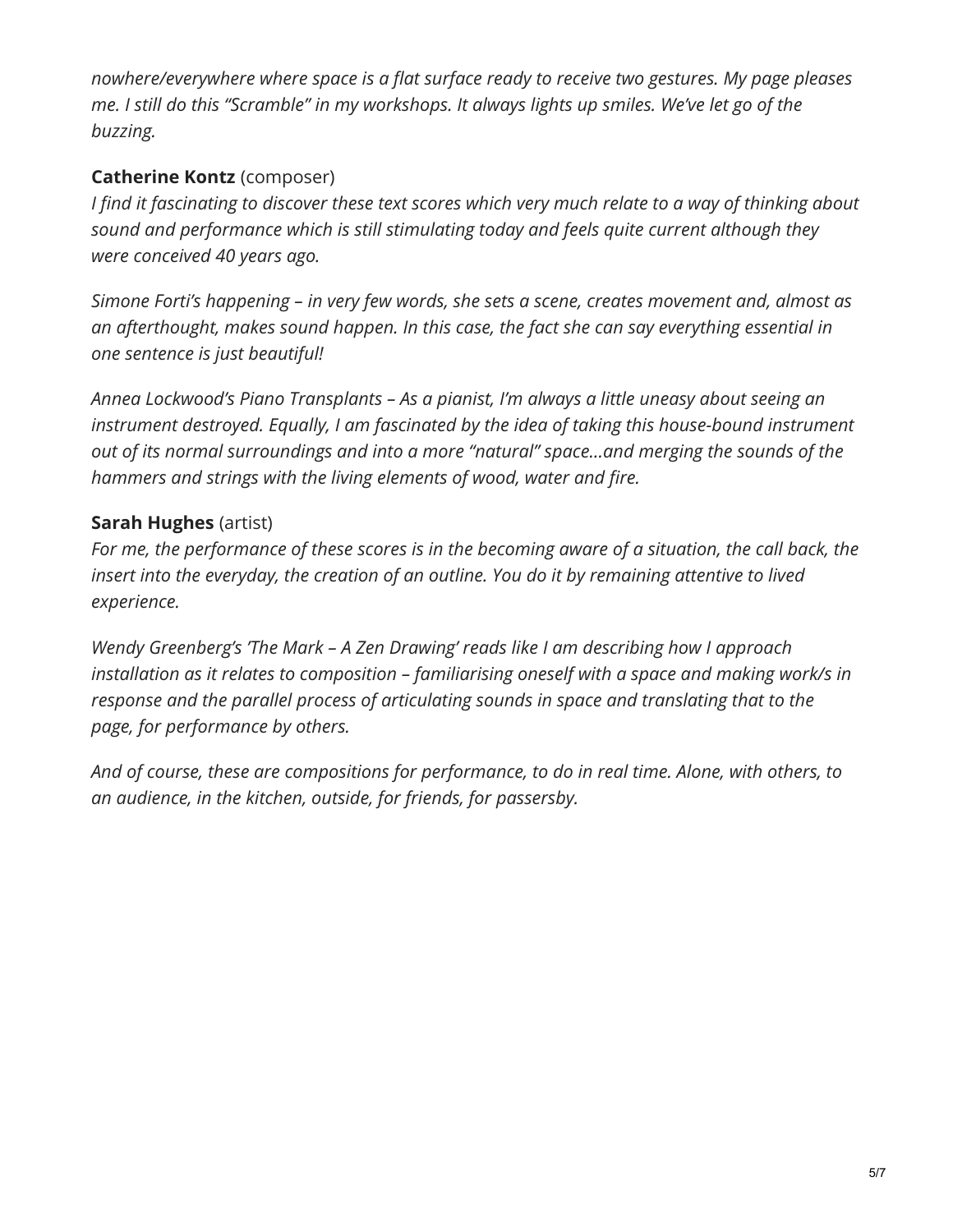Womens Work was a magazine edited by Alison Knowles and Annea Lockwood that featured text-based and instructional performance scores by twentyfive women artists.

Issue 1 (1975) was a thirtysix-page booklet and Issue 2 (1978) was a foldout poster. Both issues are included here in facsimile form.

These are scores ready for you to do. Please notify us of performances.



#### Featuring the work of:

**Beth Anderson Ruth Anderson** Jacki Apple **Barbara Benary Sari Dienes Nve Ffarrabas** Simone Forti **Wendy Greenberg** Heidi Von Gunden Françoise Janicot **Alison Knowles** Christina Kubisch Carol Law Annea Lockwood **Mary Lucier** Lisa Mikulchik Ann Noël **Pauline Oliveros Takako Saito** Carolee Schneemann Mieko Shiomi **Elaine Summers** Carole Weber Julie Winter Marilyn Wood

### **James Hoff** (artist / publisher)

I was always curious about WW and after seeing it, it just made sense to get it out into the world. *There is a new generation of artists looking to this era and searching for work that doesn't correspond to the male-dominated canon. As a publisher, it was a no-brainer and as an artist and reader with an interest in this era, it was a much-need introduction into works and a few artists that I was unfamiliar with.*

### **Irene Revell** (curator / artist)

JrF: where did you first come across WW: